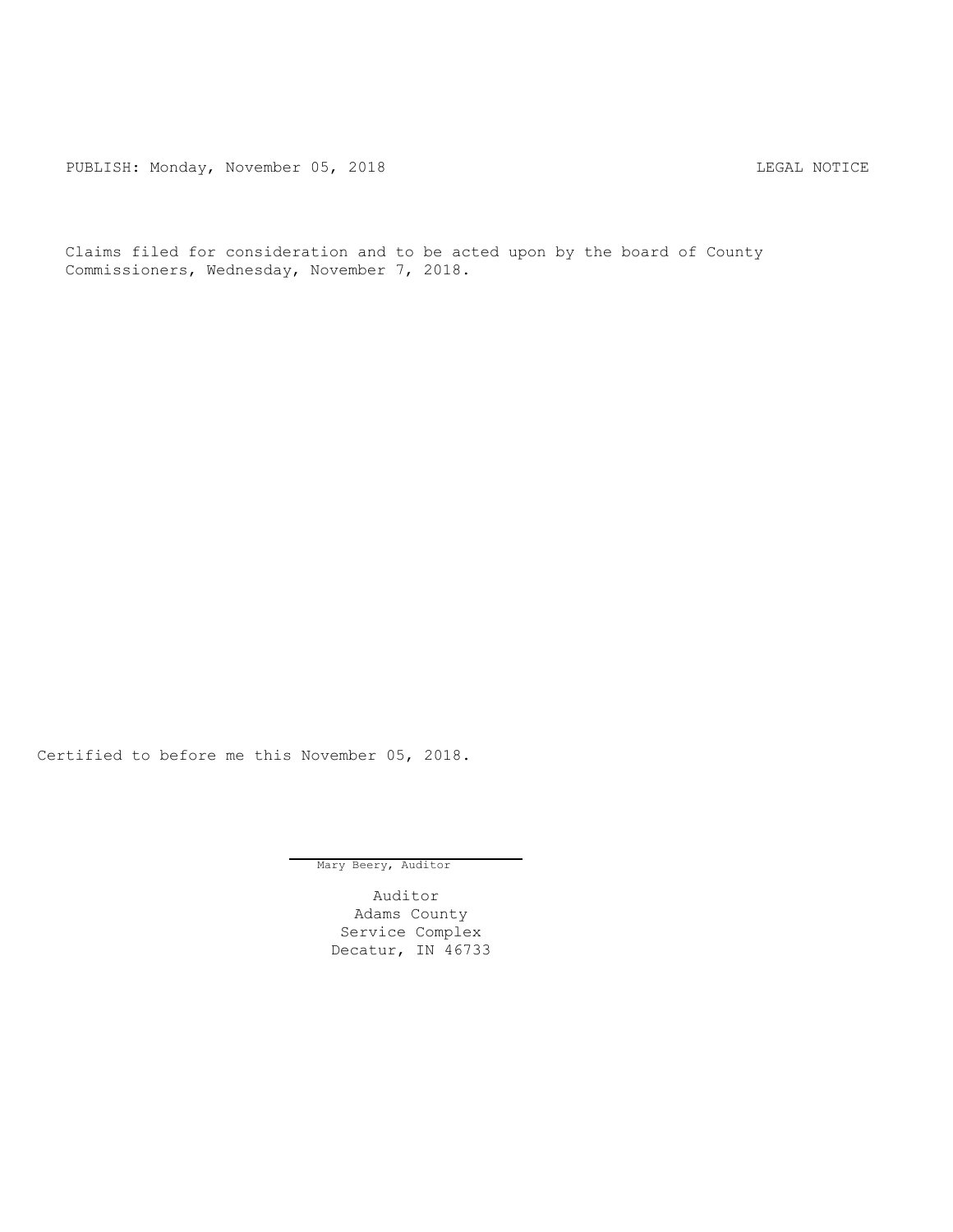

## **Claims Docket for Newspaper Adams County, Indiana**

## For Period: **10/4/2018** to **10/17/2018**

*313 W. Jefferson St. Decatur, IN 46733 (219) 724-2600*

## Date Claims to be Paid: **11/7/2018**

| <b>Vendor</b>                             | <b>Amount</b> | <b>Vendor</b>                      | Amount    |
|-------------------------------------------|---------------|------------------------------------|-----------|
| Adams Memorial Hospital                   | 19,481.71     | Adams County Solid Waste           | 1.32      |
| Arnold Lumber Co., Inc.                   | 13.50         | Baker And Sons Plumbing &          | 116.00    |
| <b>Berne Witness</b>                      | 581.21        | Suburban Propane LP                | 173.50    |
| Cintas Location #338                      | 211.02        | City Of Berne                      | 150.00    |
| City Of Decatur                           | 2,710.83      | <b>Complete Printing Service</b>   | 117.90    |
| Decatur Daily Democrat                    | 545.16        | <b>Decatur Dental Services</b>     | 222.95    |
| Everett Refrigeration & Electric          | 748.53        | Fleming Excavating, Inc.           | 62,859.05 |
| Gordon Food Service                       | 3,878.51      | Indiana State Police               | 142.00    |
| Innovative Concepts                       | 118.79        | J & K Communications, Inc.         | 55.00     |
| Joe Spaulding                             | 27.72         | Joseph Johnson                     | 240.00    |
| Lehman Feed Mill                          | 384.47        | Monroe Trophy                      | 25.00     |
| National Oil And Gas                      | 396.75        | Nena                               | 142.00    |
| Portland Motor Parts, Inc.                | 29.34         | Selking International              | 2,344.08  |
| Sherwin-Williams                          | 156.72        | Stone-Street Quarries, Inc.        | 4,101.66  |
| Top Supply Company LLP                    | 195.44        | Town Of Monroe                     | 100.00    |
| Treasurer of Adams County                 | 123,889.08    | West Payment Center                | 1,175.36  |
| Central Indiana Hardware                  | 1,232.00      | Miller, Burry & Brown, P.C.        | 4,931.28  |
| Adams County Automotive Supply, Inc.      | 891.88        | Affolder Implement Sales, Inc.     | 89.10     |
| Croy Machine & Fabrication, Inc.          | 102.00        | Chris Krull                        | 24.00     |
| Jay County REMC                           | 48.18         | Waste Management                   | 594.35    |
| B Secure Alarm Systems, Inc.              | 1,327.71      | Decatur Veterinary Hospital        | 20.00     |
| Village Green Cleaners                    | 8.70          | Bob's Locksmith Shop               | 27.99     |
| Geneva Municipal Utilities                | 70.05         | Chad W. Sprunger                   | 1,030.01  |
| Goodwin - Cale & Harnish Memorial Chapel  | 600.00        | Rex Marbach                        | 101.00    |
| Best-One of Monroe                        | 1,456.40      | Kristina Nichols                   | 119.13    |
| <b>Expert Transmission</b>                | 45.00         | Harvest Land Co-op                 | 3,536.78  |
| Koorsen Fire and Security, Inc.           | 50.00         | Beth A. Webber                     | 2,071.36  |
| Adams County Sheriff's Department         | 256.00        | <b>ERS</b> Wireless Communications | 1,704.23  |
| VoMac Trucks Sales & Service              | 115.17        | Troyer's Market LLC                | 5,479.17  |
| McKesson Medical - Surgical               | 224.81        | Neil Keller                        | 240.00    |
| Larry Weaver                              | 90.20         | Alpine Falls, Inc.                 | 42.44     |
| <b>Bureau of Motor Vehicles</b>           | 30.00         | PCM-G                              | 2,971.61  |
| Stationair's Express                      | 494.40        | Schwartz Steel LLC                 | 3.70      |
| FlexPAC                                   | 1,629.06      | Decatur Ace Hardware               | 176.31    |
| Havel                                     | 880.62        | K-Tech Specialty Coatings Inc.     | 8,741.75  |
| First Response                            | 1,324.31      | O'Reilly Auto Parts                | 230.74    |
| Brenda Alexander                          | 85.80         | Kent A Hart                        | 403.65    |
| Highway Dept. - Lonnie Caffee             | 15.19         | Corrisoft                          | 283.25    |
| Central Customer Charges                  | 90.19         | Jerandan Portable Toilets          | 173.90    |
| <b>Adams County Community Corrections</b> | 63.00         | Attenti US Inc                     | 9,456.86  |
| Ebberts Seed and Chemical                 | 333.40        | Indigital Telecom                  | 4,313.82  |
| Dash Medical Gloves                       | 65.90         | <b>IACCAC</b>                      | 1,250.00  |
| <b>Allstar Communications</b>             | 14,189.96     | Frontier                           | 147.37    |
| Rolf Reporting, Inc.                      | 223.80        | <b>Bryant Combine Parts</b>        | 152.57    |
| John Deere Financial                      | 88.22         | Vance Outdoors, Inc.               | 232.00    |
| Perry ProTech                             | 2,465.95      | Correctional Counseling, Inc.      | 471.38    |
| Wayne Asphalt & Construction Co., Inc.    | 484,647.93    | Thomas E. Stuber                   | 240.00    |
| U.S. Aggregates Inc.                      | 73,096.86     | Liberty Mutual Insurance Company   | 1,219.00  |